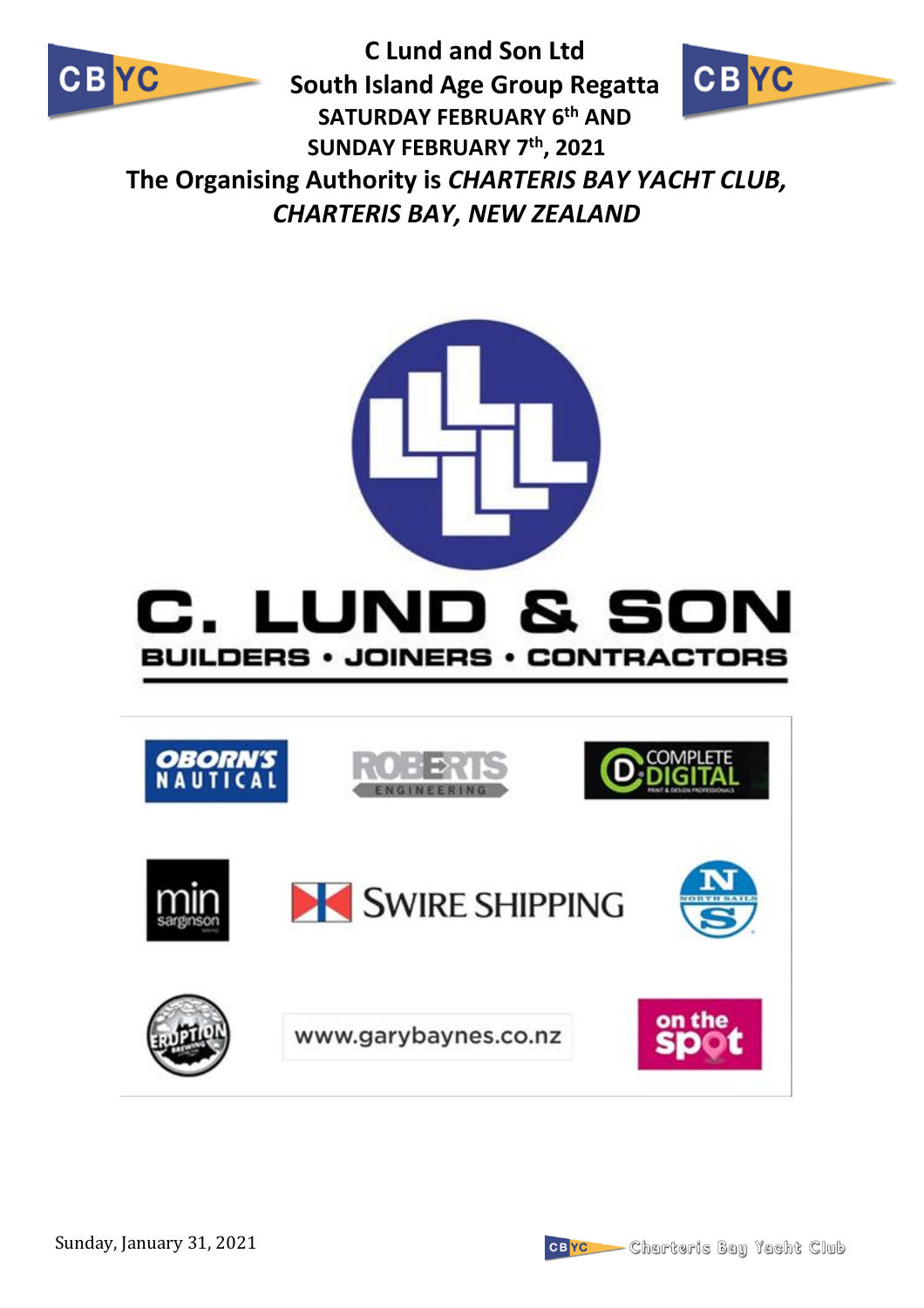# **NOTICE OF RACE**

NB: The notation '[DP]' in a rule in the Sailing Instructions means that the penalty for a breach of that rule may, at the discretion of the protest committee, be less than disqualification, the notation [NP] in a rule in the Sailing Instructions means rules that are not grounds for protest by a boat*.* This changes RRS 60.1 (a) and the notation [SP] in a rule in the Sailing Instructions means the scoring penalty in Attachment "A" will apply.

#### **1 RULES**

- **1.1** The regatta will be governed by the rules as defined in *The Racing Rules of Sailing*.
- **1.2** The Yachting New Zealand Safety Regulations Part 1 shall apply.
- **1.3** The sailing instructions will consist of the instructions in RRS Appendix S, Standard Sailing Instructions, and supplementary sailing instructions that will be on the official notice board located in the CBYC Club House.
- **1.4** Appendix T will apply.
- **1.5** 3 starters are required to constitute a class. Classes with insufficient entries will be sailed as D Class.
- **1.6** SIAG is a training Regatta and coaching and instruction may be given by sailing committee approved coaches. This alters RRS 41.

#### **2 ELIGIBILITY AND ENTRY**

- **2.1** The regatta is open to all youth classes.
- **2.2** Eligible boats may enter via ClubHub or at the CBYC website Home Page by 5<sup>th</sup> February 2021.
- **2.3** To be eligible to compete in this event each entrant and crew member shall be a financial member of a club recognised by the entrant and crew member's national authority.

#### **3 FEES**

**3.1** Required fees are as follows:

| <b>CLASS</b> |  |
|--------------|--|
| All Classes  |  |

**3.2** Entries received after 5<sup>th</sup> February 2021 may be required to pay an additional late entry fee of \$10.

#### **4 SCHEDULE**

- **4.1** Registration: Saturday 6<sup>th</sup> February from 0900 at the CBYC Club House.
- **4.2** Briefing: Saturday 6th February at 1000 at the CBYC Club House.

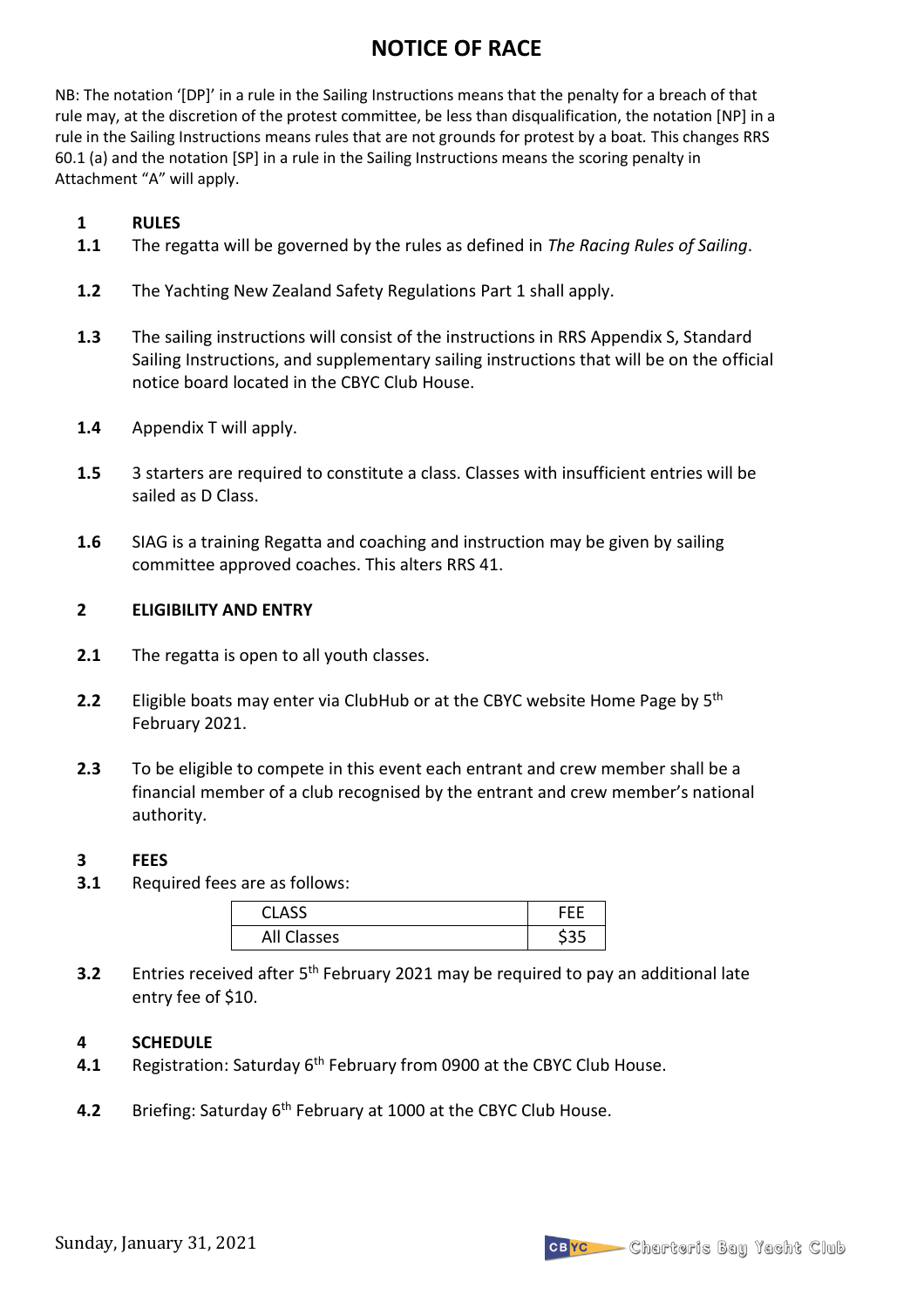#### **4.3** Number of races:

| Class           | Number Races per day | Target time for each race |
|-----------------|----------------------|---------------------------|
| Paper Tigers    | 3                    | 45                        |
| 420             | 3                    | 45                        |
| Laser Classes   | 3                    | 45                        |
| <b>Starling</b> | 3                    | 45                        |
| O'Pen Skiff     | 3                    | 45                        |
| <b>Starling</b> | 3                    | 45                        |
| P Class         | 3                    | 45                        |
| D Classes       | 3                    | 45                        |
| Optimist        | 3                    | 45                        |
| Optimist Green  | 3                    | 45                        |

- **4.3** The scheduled time of the warning signal for the first race is 1127 on Saturday and Sunday.
- **4.4** On the last scheduled day of racing no warning signal will be made after 1530.

#### **5 MEASUREMENT**

A boat shall comply with RRS 78.1 at 0800 February 5<sup>th</sup>, 2021.

#### **6 SAILING INSTRUCTIONS [NP]**

Sailing instructions will be available after 1800 2<sup>nd</sup> 2021 on the CBYC web site.

#### **7 VENUE**

Attachment B shows the location of the racing areas.

#### **8 THE COURSES**

The diagrams in Attachment C show the courses, including the approximate angles between legs, the order in which marks are to be passed, and the side on which each mark is to be left.

#### **9 SCORING**

- **9.1** 3 races are required to be completed to constitute a series.
- **9.2** Classes will be scored together with results being based on competitor age as defined at time of entry.
- **9.3** a) When fewer than 4 races have been completed, a boat's series score will be the total of her race scores.

b) When 4 to 6 races have been completed, a boat's series score will be the total of her race scores excluding her worst score.

### **10 RADIO COMMUNICATION [NP] [DP]**

Except in an emergency, a boat that is racing shall not make voice or data transmissions and shall not receive voice or data communication that is not available to all boats. This restriction also applies to mobile telephones.

### **11 PRIZES [NP]**

Prizes will be given for  $1^{st}$ ,  $2^{nd}$  and  $3^{rd}$  in each age group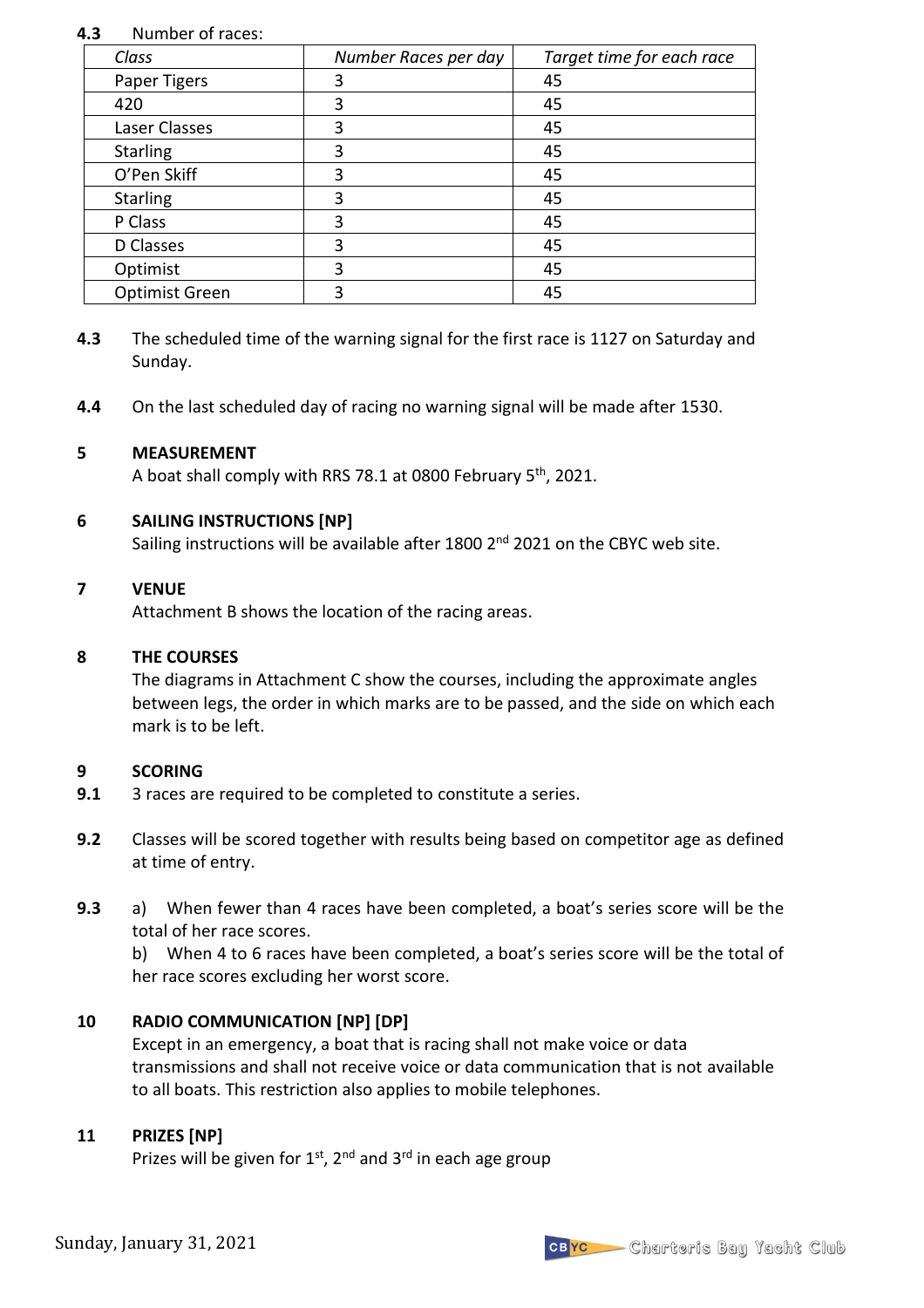#### **12 DISCLAIMER OF LIABILITY**

Competitors participate in the regatta entirely at their own risk. See RRS 4, Decision to Race. The organising authority will not accept any liability for material damage or personal injury or death sustained in conjunction with or prior to, during, or after the regatta.

#### **13 FURTHER INFORMATION**

For further information please contact: Brett Willcock 027 2234466 or bwillcock@repco.co.nz

# **Attachment A - Penalties**

### **Penalty**

Failure to check out and check in will result in a 1 position penalty for every race on the day it effects

# **Attachment B – Course Area**

Racing area shown in red.